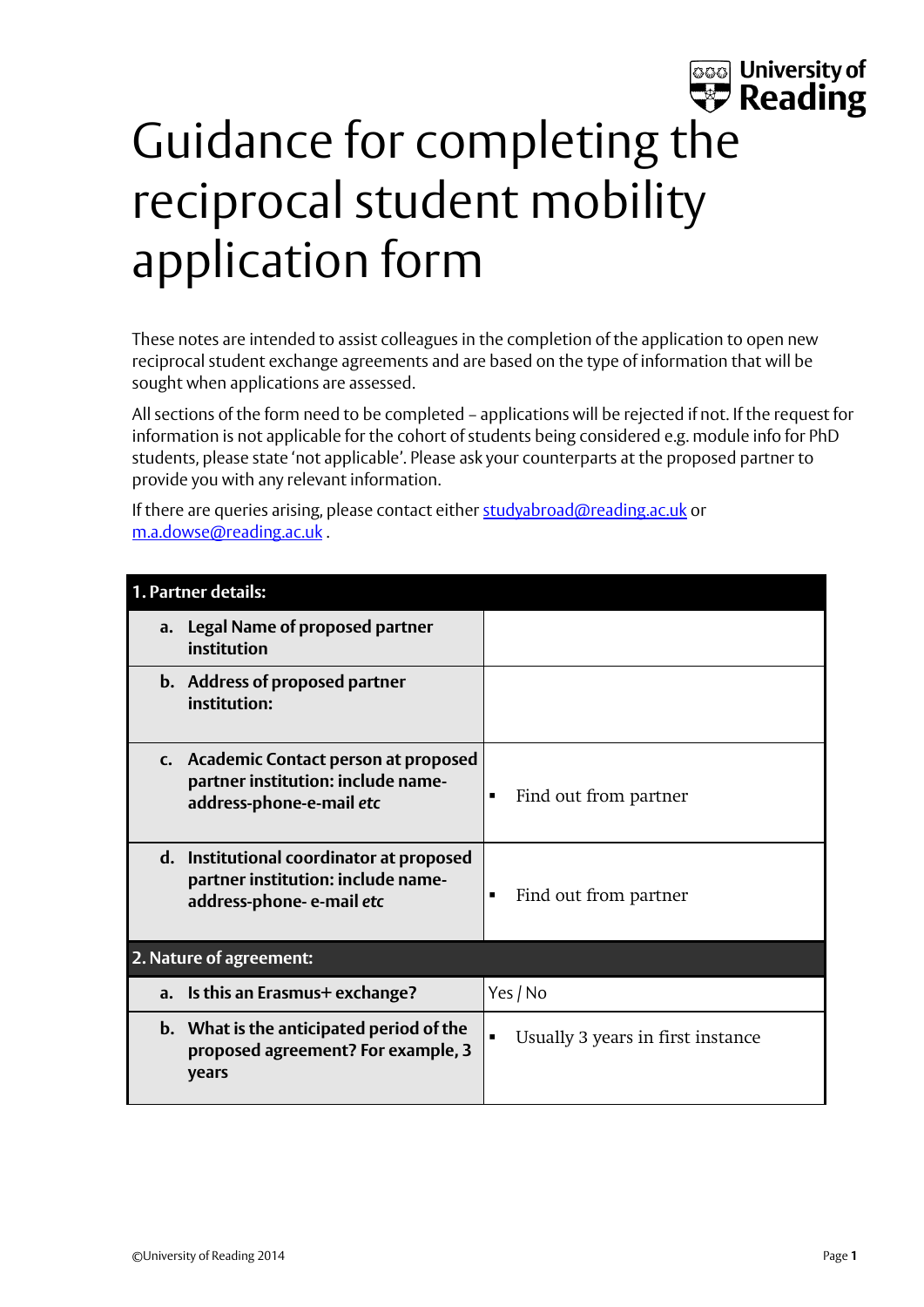|                             | c. What academic level and disciplines<br>of study does the proposed<br>agreement cover? If the agreement<br>covers more than one academic<br>discipline at Reading, all parties must<br>provide written confirmation of their<br>consent? | Is it for UG/PGT/PGR<br>Which departments @ Reading are to<br>be involved?<br>If more than one, make sure that<br>written confirmation from the<br>relevant Study Abroad Coordinators<br>and Heads of Department are provided<br>endorsing the proposal. |
|-----------------------------|--------------------------------------------------------------------------------------------------------------------------------------------------------------------------------------------------------------------------------------------|----------------------------------------------------------------------------------------------------------------------------------------------------------------------------------------------------------------------------------------------------------|
|                             | d. Is the student mobility compulsory or<br>voluntary?                                                                                                                                                                                     |                                                                                                                                                                                                                                                          |
| e.                          | How many mobile students is it<br>anticipated will participate (each<br>way) and for what duration<br>(months/terms)?                                                                                                                      | Usual to indicate:<br>the anticipated period that a UR<br>student would be abroad <i>i.e</i> semester<br>(5 months) or Full Year (10 months),<br>the number of students anticipated<br>being abroad<br>i.e. 3 students x 5 months (15 months)<br>total)  |
| 3. Rationale for Agreement: |                                                                                                                                                                                                                                            |                                                                                                                                                                                                                                                          |
|                             | a. What are the academic or strategic<br>reasons for entering into this<br>agreement?                                                                                                                                                      | Explanation as to why the dept / school<br>wants / needs a new student exchange<br>link.                                                                                                                                                                 |
|                             | b. Why has the school / department<br>selected this particular institution?                                                                                                                                                                | Please refer to academic focus, student<br>experience, ranking, particular strengths<br>of this institution etc as opposed to other<br>institutions in the same country or<br>region, or existing partners                                               |
|                             | 4. Quality of Dartner institutions (only complete whore there is no Mell in place                                                                                                                                                          |                                                                                                                                                                                                                                                          |

**4. Quality of Partner institution: (only complete where there is no MoU in place e.g. for Erasmus agreements)**

**5. Risk assessment: (only complete where there is no MoU in place e.g. for Erasmus agreements)**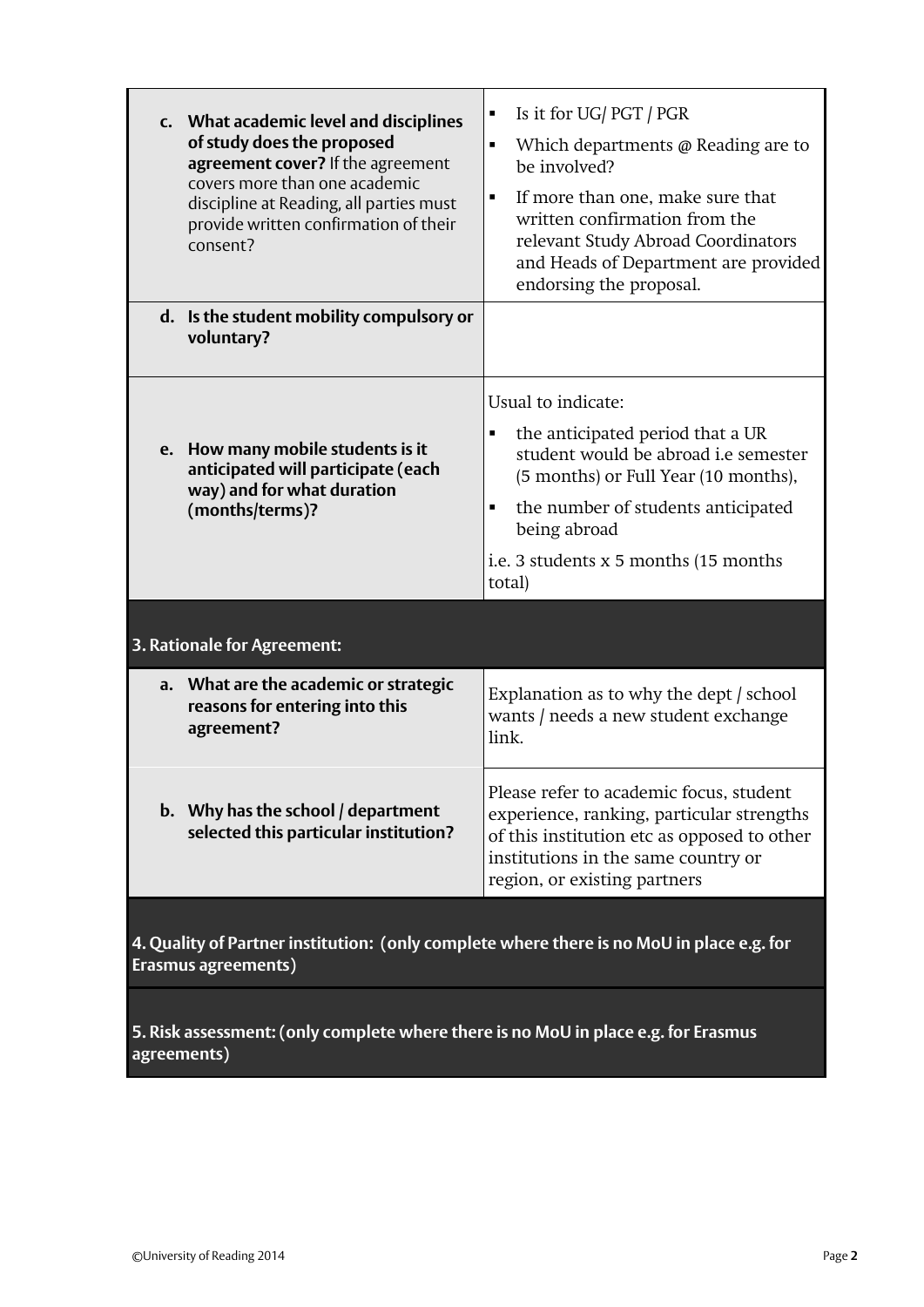|                                                                                                                                                                                           | All parts of sections 4 & 5 are to be<br>completed in conjunction with the<br>relevant Regional Team in Reading<br>International Office.<br>RIO Regional Managers are:<br>Americas: Heather McKeever<br>$\blacksquare$<br>Central and South Asia: Mahesh<br>$\blacksquare$<br>Yanambakkam<br>East Asia: Craig Lennox<br>٠<br>Europe: Katja Durkin<br>٠<br>Middle East and Africa: Beth Reed<br>$\blacksquare$<br>South East Asia: Charlene Allen<br>See<br>http://www.reading.ac.uk/studyabroad/sta<br>ff/vso-internalstaff.aspx for contact<br>details. |
|-------------------------------------------------------------------------------------------------------------------------------------------------------------------------------------------|----------------------------------------------------------------------------------------------------------------------------------------------------------------------------------------------------------------------------------------------------------------------------------------------------------------------------------------------------------------------------------------------------------------------------------------------------------------------------------------------------------------------------------------------------------|
| 6. Degree programme specifications:                                                                                                                                                       |                                                                                                                                                                                                                                                                                                                                                                                                                                                                                                                                                          |
| List all degree programmes where<br>a.<br>students will be able to participate in<br>this partnership.<br>Or<br>Is the partnership envisaged for a new<br>degree programme?               | <b>INFORMATION RECORDED IN SECTIONS</b><br>6-9 SHOULD BE USED BY DEPTS /<br><b>SCHOOLS TO PROVIDE TO STUDENTS</b><br>WANTING TO STUDY ABROAD.<br>Please include single and joint<br>Ξ<br>honours degree, where applicable.<br>If including joint degrees where your<br>dept / school is not the primary dept /<br>school, please make sure you consult<br>with primary dept / school and get<br>their consent.                                                                                                                                           |
| b. Describe how these programme<br>specifications allow for a study abroad<br>period? E.g. when and for how long<br>for, are there issues with compulsory<br>modules that will be missed? | List when students will go abroad.<br>п<br>Please confirm that the timing of the<br>mobility is possible for joint degree<br>programmes.<br>If agreement covers multiple<br>Ξ<br>disciplines note when each discipline<br>is envisaged going abroad.                                                                                                                                                                                                                                                                                                     |

## **7. Study programmes and learning outcomes:**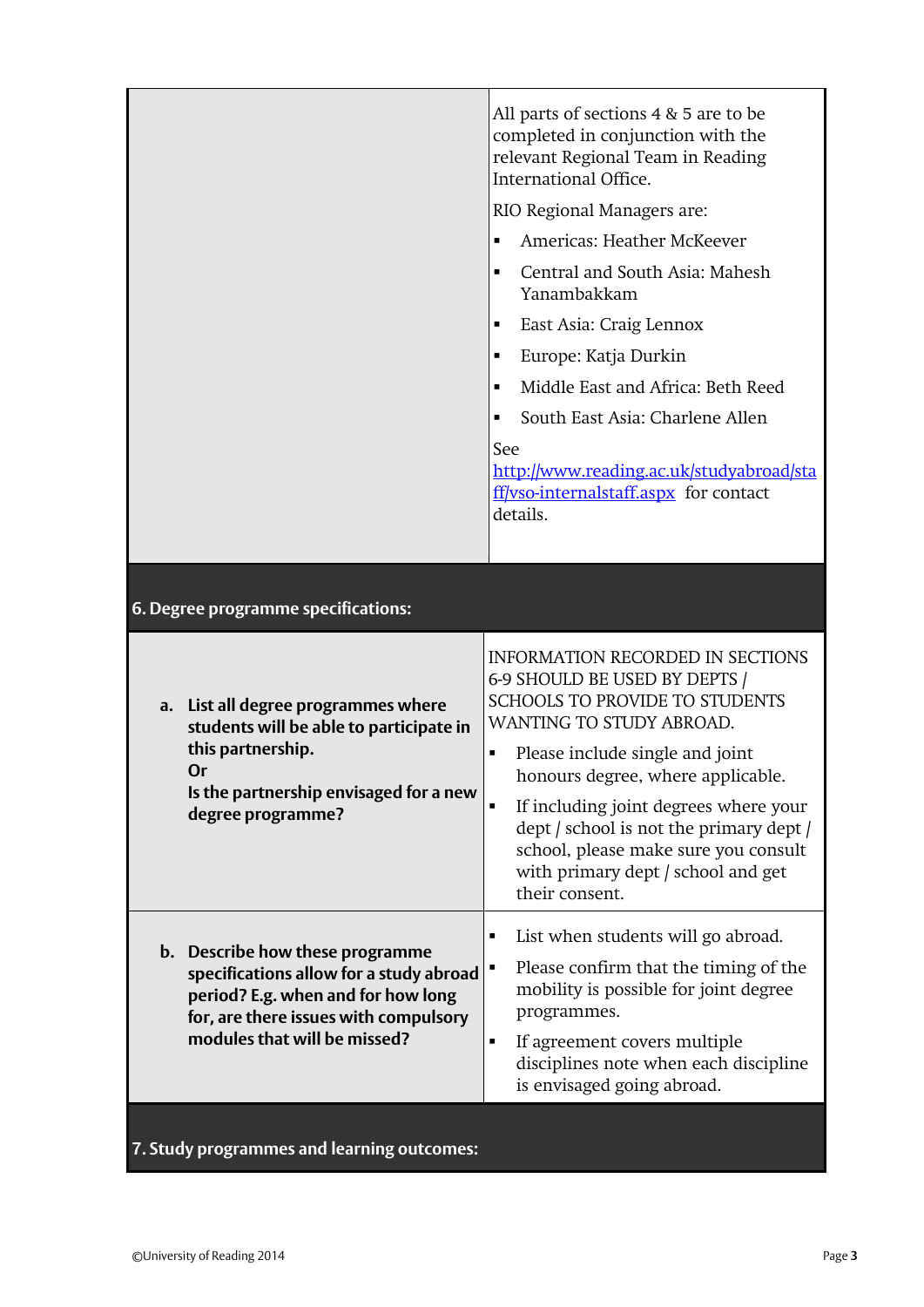| a. | Does the structure of the academic<br>year of the partner institution match<br>that at the University of Reading,<br>therefore enabling mobility? If not,<br>please provide details of how<br>students will be able to fulfil<br>commitments both at their host and<br>home universities.                                                     | PLEASE CONSIDER:<br>Does the partner have semesters or<br>terms? When do they start / finish?<br>When will UR students go abroad?<br>٠<br>Will UR be asking the partner to allow<br>٠<br>students to leave before end of<br>semester / term? If so, need<br>confirmation of consent in writing,<br>accompanying the application |
|----|-----------------------------------------------------------------------------------------------------------------------------------------------------------------------------------------------------------------------------------------------------------------------------------------------------------------------------------------------|---------------------------------------------------------------------------------------------------------------------------------------------------------------------------------------------------------------------------------------------------------------------------------------------------------------------------------|
|    | b. What is the language of tuition at the<br>partner institution?                                                                                                                                                                                                                                                                             |                                                                                                                                                                                                                                                                                                                                 |
| C. | If students are not to be taught in<br>English, what (if any) level of linguistic<br>competency is required for admission<br>and what measures are in place to<br>ensure that students will achieve the<br>required linguistic standard in order<br>to successfully participate? Who will<br>assess this standard? Please provide<br>details. | Full details are required if the students<br>are taught in any language other than<br>English.<br>Minimum requirement of most EU<br>$\blacksquare$<br>institutions is B2 on Common<br>European Framework of Reference for<br>Languages (CEFR)                                                                                   |
|    | 8. Student assessment: 1                                                                                                                                                                                                                                                                                                                      |                                                                                                                                                                                                                                                                                                                                 |
| a. | How will Reading students be<br>assessed at the partner institution?                                                                                                                                                                                                                                                                          | Find out from partner<br>Ξ                                                                                                                                                                                                                                                                                                      |
| b. | Is the credit system used at the<br>proposed partner institution fully<br>known and understood? Please<br>explain how it maps onto on the UK<br>credit system                                                                                                                                                                                 | PLEASE CONSIDER:<br>Find out what credit system partner<br>uses<br>If ECTS then system it is understood<br>٠<br>IF not ECTS, partner needs to provide<br>٠<br>explanation of what system is and<br>how it equates to ECTS<br>$NB - 1$ ECTS = 2 UR credits                                                                       |

 1 In accordance with the University's Code of Practice on Placement Learning assessments provided by a host institution must be accepted as reliable by the home university.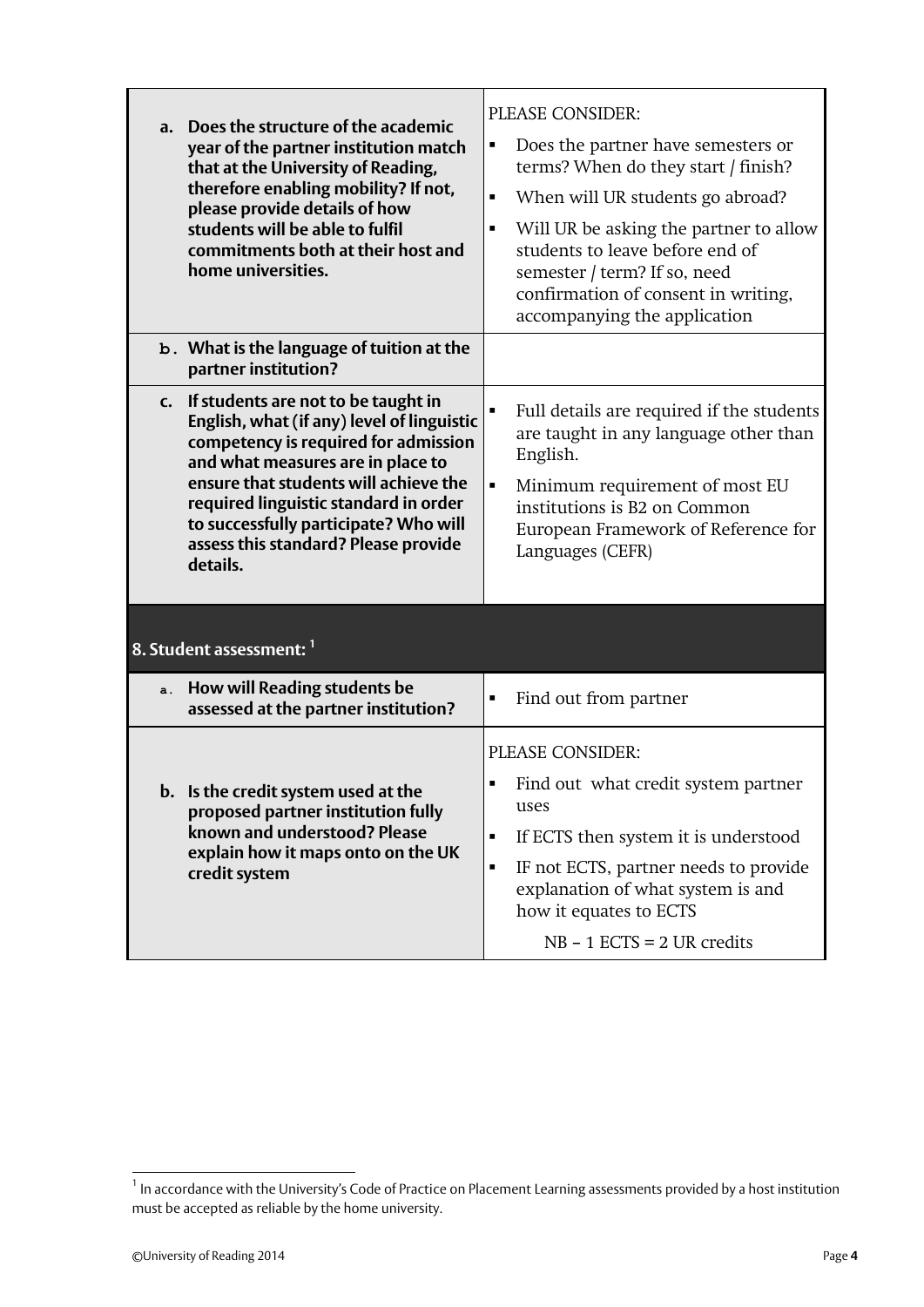|                                                                                                                                                                | PLEASE CONSIDER:                                                                                                                                                                                                                                                                                                       |
|----------------------------------------------------------------------------------------------------------------------------------------------------------------|------------------------------------------------------------------------------------------------------------------------------------------------------------------------------------------------------------------------------------------------------------------------------------------------------------------------|
|                                                                                                                                                                | Confirm approximate number of<br>٠<br>appropriate modules available at<br>partner at the necessary level of<br>difficulty for participants to achieve<br>their learning outcomes. Provide URLs                                                                                                                         |
| c. Are there clear arrangements within<br>the school / department for the                                                                                      | Has the dept / school set up Study<br>$\blacksquare$<br>Abroad modules into which credit /<br>grades gained at partner will transfer<br>into?                                                                                                                                                                          |
| conversion of grades and credits?                                                                                                                              | How many UK credits to you expect<br>٠<br>students to achieve whilst abroad? Is<br>this the same for all degree<br>programmes?                                                                                                                                                                                         |
|                                                                                                                                                                | Are there any issues with joint<br>٠<br>degrees?                                                                                                                                                                                                                                                                       |
|                                                                                                                                                                | Do you have grade conversion<br>٠<br>information (NB - Grade conversion<br>table should be part of any future<br>Erasmus+ agreement hence partner<br>should have this info)                                                                                                                                            |
| d. What are the implications of credit<br>transfer and the affect on the<br>weighting of the degree classification.<br>(please articulate this clearly here as | Confirm if the credit will transfer<br>$\blacksquare$<br>back to the degree and therefore<br>affect possible outcome, or                                                                                                                                                                                               |
| this information should also be<br>provided to students in advance of<br>their period abroad)                                                                  | Is the mobility Pass / Fail.<br>٠                                                                                                                                                                                                                                                                                      |
|                                                                                                                                                                | If abroad for autumn term only,<br>٠<br>students will not miss UR exams                                                                                                                                                                                                                                                |
| e. Will the students miss any<br>examinations or assessment at the<br><b>University of Reading? What</b><br>alternative assessment procedures<br>are in place? | If abroad for spring / summer terms,<br>٠<br>students will miss exams hence dept /<br>school needs to set alternative<br>assessment as approved by DDTL /<br>SDTL. Please explicitly confirm what<br>this assessment will be e.g. additional<br>essay comparable to what is set for<br>incoming Study Abroad students? |
|                                                                                                                                                                | If abroad for a full year will not miss<br>٠<br>UR exams.                                                                                                                                                                                                                                                              |
|                                                                                                                                                                | NB - unless partner has trimester system,<br>students who study abroad for spring /<br>summer cannot return for the UR exams<br>in summer term this info)                                                                                                                                                              |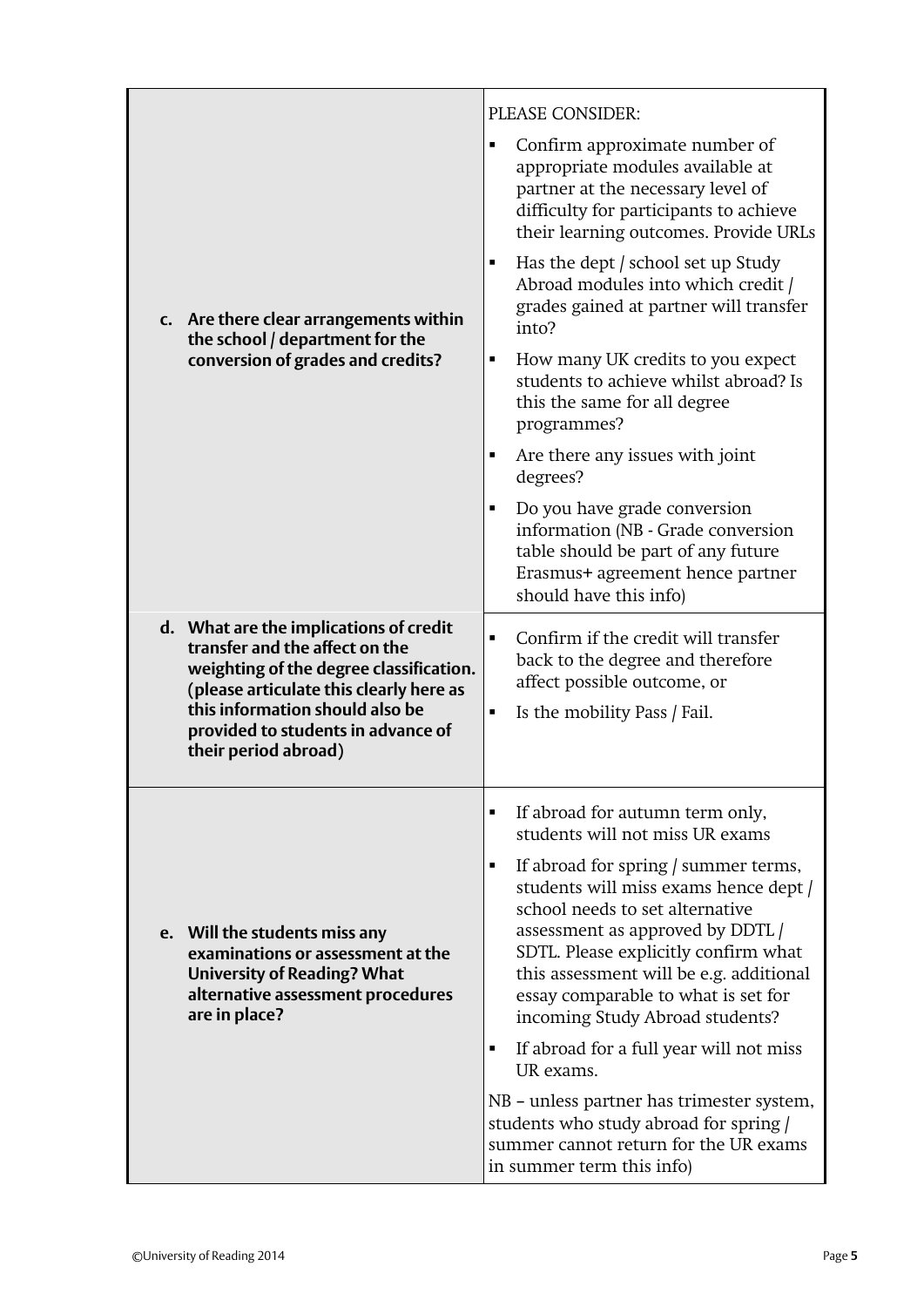| f.<br>What procedures are in place should a<br>student fail any modules whilst<br>abroad and gain insufficient credits to<br>progress?                                                                                                                                                                                                                   | If abroad for autumn term only, can<br>٠<br>student study additional modules at<br>Reading or will UR set coursework<br>assessment to replace module? If so,<br>$\text{what}/\dots$<br>If abroad for spring / summer terms,<br>will UR set coursework assessment to<br>replace module? If so, what/<br>If abroad for a full year then will this<br>٠<br>affect their ability to progress into<br>next academic year? Will students<br>need to do ECF, or change degree? etc |
|----------------------------------------------------------------------------------------------------------------------------------------------------------------------------------------------------------------------------------------------------------------------------------------------------------------------------------------------------------|-----------------------------------------------------------------------------------------------------------------------------------------------------------------------------------------------------------------------------------------------------------------------------------------------------------------------------------------------------------------------------------------------------------------------------------------------------------------------------|
| 9. Student Support and Information:                                                                                                                                                                                                                                                                                                                      |                                                                                                                                                                                                                                                                                                                                                                                                                                                                             |
| <b>Outgoing students:</b><br><b>Facilities at partner institution:</b>                                                                                                                                                                                                                                                                                   |                                                                                                                                                                                                                                                                                                                                                                                                                                                                             |
| a. What assessment has been made<br>regarding the academic facilities at<br>the proposed partner institution? You<br>should include factors such as library<br>and computing provision, academic<br>and teaching facilities, as well as<br>student support and accommodation.<br>Please give details, including relevant<br>web-links where appropriate. | Either ask partner institution to<br>provide info and / or gain info from<br>website.<br>Recommended to provide URLs to<br>info, as dept / school should provide<br>this info to students                                                                                                                                                                                                                                                                                   |
| b. What are the arrangements regarding<br>responsibility for pastoral and tutorial<br>support whilst abroad? Please give<br>details.                                                                                                                                                                                                                     | Who is responsible $\varphi$ UR for students<br>whilst abroad?<br>Is there a named contact at partner<br>$\blacksquare$<br>responsible for student whilst abroad?<br>Do you have their contact details.                                                                                                                                                                                                                                                                     |
| c. Will accommodation be offered at<br>host institution? If not, what support<br>will be offered and when? Please<br>provide details.                                                                                                                                                                                                                    | Are there halls of residence?<br>Is accommodation guaranteed?<br>٠<br>Provide details, including relevant URLs                                                                                                                                                                                                                                                                                                                                                              |
| d. Will the host institution provide an<br>induction / orientation programme to<br>our students upon arrival? Please<br>provide details.                                                                                                                                                                                                                 | $\blacksquare$<br>Confirm, and provide URL (where<br>possible)<br>How long before the start of semester<br>$\blacksquare$<br>does this take place                                                                                                                                                                                                                                                                                                                           |